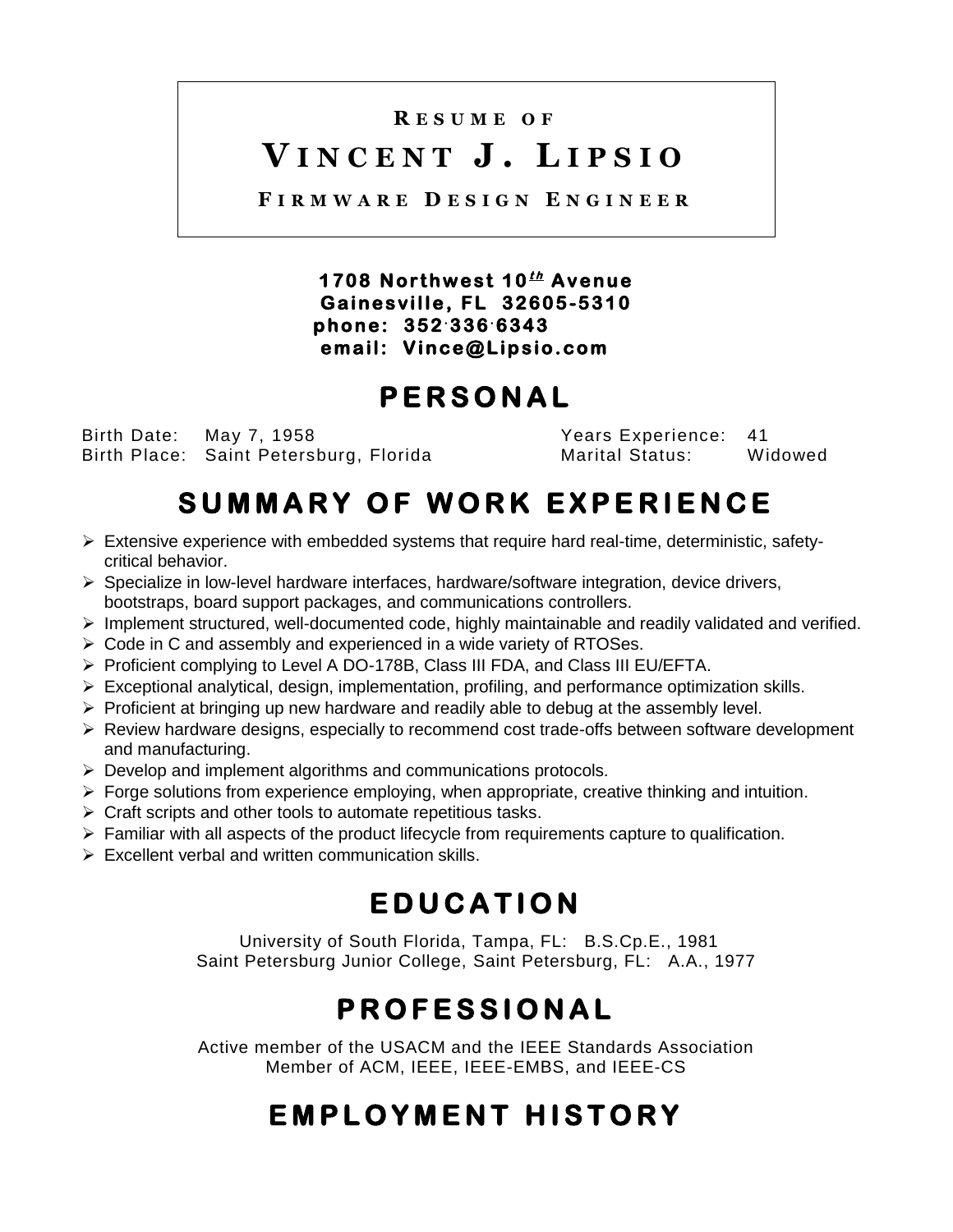#### **April 2017 – Present:**

#### **Under contract to General Electric Healthcare, Laurel MD and Wauwatosa, WI**

Working on several devices for monitoring fetal activity, both invasively and via ultrasound: Coding algorithms that process ADC output for, among other things, filtering signals and implementing control loops. Optimizing the code to minimize power consumption. Also implementing communications with an external monitor. Documenting for submission to the FDA and EU/EFTA as a class III device. Coding in C for an ARM Cortex-M7 processor, STM32F745VEHx. Using the Git version control manager and the GNU cross-compiler.

#### **October 2016– February 2017:**

## **Under contract to Stryker Medical, Orthopædics Division, Kalamazoo, MI**

Improved existing code for an FDA and EU/EFTA class III device, both to make possible the implementation of all features specified by its requirements by greatly optimizing its performance, and also to render it acceptable for V&V by refactoring. Wrote drivers to interface the on-board FPGA with the processor. Coded in C with a trifle assembly for a target of a system-on-a-chip (SoC) with dual ARM Cortex-A9 processors. Used the Perforce version control manager, the GNU cross-compiler and cross-assembler, and the Xilinx Software Development KIT (SDK) for the ARM.

## **April 2015 – October 2016:**

Personal leave due to being unexpectedly widowed.

#### **August 2013 – April 2015:**

#### **Under contract to Tyco International, Ltd, Boca Raton, FL**

Designed, implemented, tested, and documented a preemptive RTOS which was granted U.S. patent 9,280,389 and international patent WO2016109627 (A1) with another U.S. patent pending. Developed initially for very constrained hardware, a device with 10K of RAM (an MSP430F5342) to enable implementing a wireless mesh network on, this RTOS was designed and coded to be readily portable to other processor families, packaged for multiple platform releases, and with considerations for building in different environments. Implemented drivers to support the initial hardware with hooks for dropping into platforms with other peripheral devices. Produced demonstration code with accompanying written descriptions. Self-managed in a fluid environment and met all deadlines with early delivery in many instances. Worked as part of a team, interfacing with electronic engineers, assisting other developers and technical writers in creating documentation, and assisting quality assurance in writing and evaluating test plans. Coded primarily in C and some in assembly. Used the SVN version control manager, sundry hardware instruments, and the IAR integrated development toolkit for the MSP430 family.

#### **February 2013 – July 2013:**

## **Under contract to Elbit Systems, Fort Worth, TX**

Identified, documented, and corrected software defects in a redesign of the V-22 Osprey's cockpit display. Organized and attended peer reviews. Unit and system tested the implementation and coordinated development with the test team. Quickly acquired proficiency in a number of projectspecific tools. Utilized the Perforce, ClearCase, and Git version control managers. Coded in C for a power PC using the GreenHills Multi cross-development package and debugger with the Integrity RTOS.

#### **July 2012 – December 2012:**

## **Under contract to Technicolor, Indianapolis, IN**

Responsible for implementing factory test code for a set-top box. Coded applications on a propriety system-on-a-chip (SoC) to direct MPEG traffic from assorted sources, to generate audio tones and video test patterns, and to test the device's other peripherals. Ported legacy tests from a non-RTOS system to Linux. Worked with those responsible for automating the tests to correctly adapt existing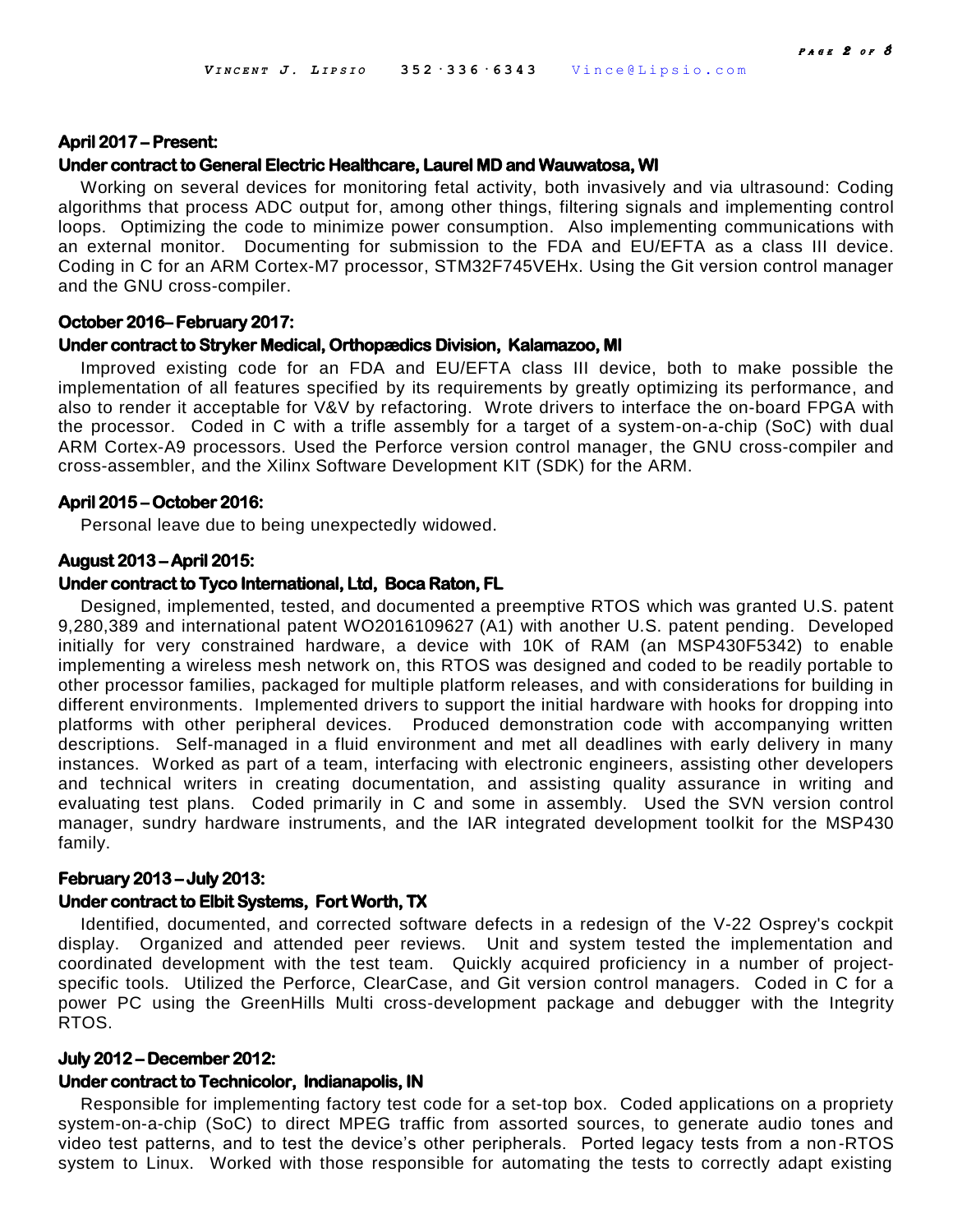protocols to be appropriate for the new product. Corrected and simplified test procedure documentation. Used GNU C, embedded Linux, and the ClearCase version control manager.

## **September 2011 – May 2012:**

### **Under contract to DRS-ICAS, Merrimack, NH**

Specified a communication protocol between a system-on-a-chip (SoC) consisting of an FPGA with a pair of MPC-5200 cores on-board and a device manufactured by a foreign entity: Authored and saw through review the Interface Control Document (ICD) for the protocol, coded and debugged the implementation of the in-house side, and wrote a simple driver under the GreenHills Integrity RTOS for the underlying raw Ethernet layer on the MPC603e core's Fast Ethernet Controller (FEC) residing on the FPGA. Developed numerical algorithms optimized for speed and optimized legacy code. Wrote UNIX shell scripts to expedite the building process. Used C and some assembly for the MPC-5200, the command-line GreenHills cross-development package, and the AccuRev version control manager.

#### **January 2011 – September 2011:**

#### **Under contract to Keithley Instruments, Inc., Cleveland, OH**

Designed, coded, and unit tested drivers for an MPC-5125. Reviewed FPGA design specifications. Ported high-level drivers written for the OSE RTOS running on ColdFire processors to GreenHills velOSity running on Power-PCs, preserving the same external interfaces so as to expedite the porting of application. Used C, C++, and some assembly for the MPC-5125 and MPC-1020, the GreenHills Multi cross-development package and debugger, and the Perforce version control manager.

## **June 2010 – December 2010:**

## **Under contract to General Electric Transportation Systems, Melbourne, FL**

Designed, implemented, unit tested, and documented modules for a railroad signaling and braking system. Created scripts for the GreenHills debugger to verify, among other things, the functionality of what should be unreachable code. Organized formal reviews of my own work and participated in reviews of others' requirements, designs, and code. Instructed fellow engineers in the writing of complex GreenHills debugger scripts and in the nuances of floating-point arithmetic and the C language. Used C and some assembly for the MCF-5235 ColdFire, the GreenHills Multi crossdevelopment package and debugger, and the StarTeam version control manager.

### **February 2010 – June 2010:**

## **Under contract to Occam Medical Design, Inc., Lutz, FL**

Ported a Board Support Package to a 32-bit PIC platform from one customized in-house for 24-bit PIC processor based systems and wrote and tested RS485 and MODBUS drivers for the new BSP. Documented the new BSP's interface and commenced the writing of its application interface. Debugged the ported BSP and new drivers in conjunction with debugging the underlying hardware. Reviewed design and code from other teams. Used the GNU C compiler and debugger through MicroChip's IDE on the PIC24HJ256GP610 and PIC32MX460F512L, Doxygen, and the Tortoise SVN version control system.

#### **September 2009 – February 2010:**

#### **Under contract to General Dynamics C4 Systems, Fort Wayne, IN**

Designed, implemented, and debugged modules on a Software Defined Radio system to move data across address spaces for security purposes using the Integrity RTOS. Implemented and documented interfaces as well as wrote and executed unit test scripts for those modules. Used C and some C++, the GreenHills Integrity RTOS, Multi cross-development package, and debugger, and the ClearCase version control manager.

#### **July 2008 – May 2009:**

### **Under contract to L-3 Display Systems, Alpharetta, GA**

Performed various tasks in accordance with DO-178B, level A: Designed and documented modules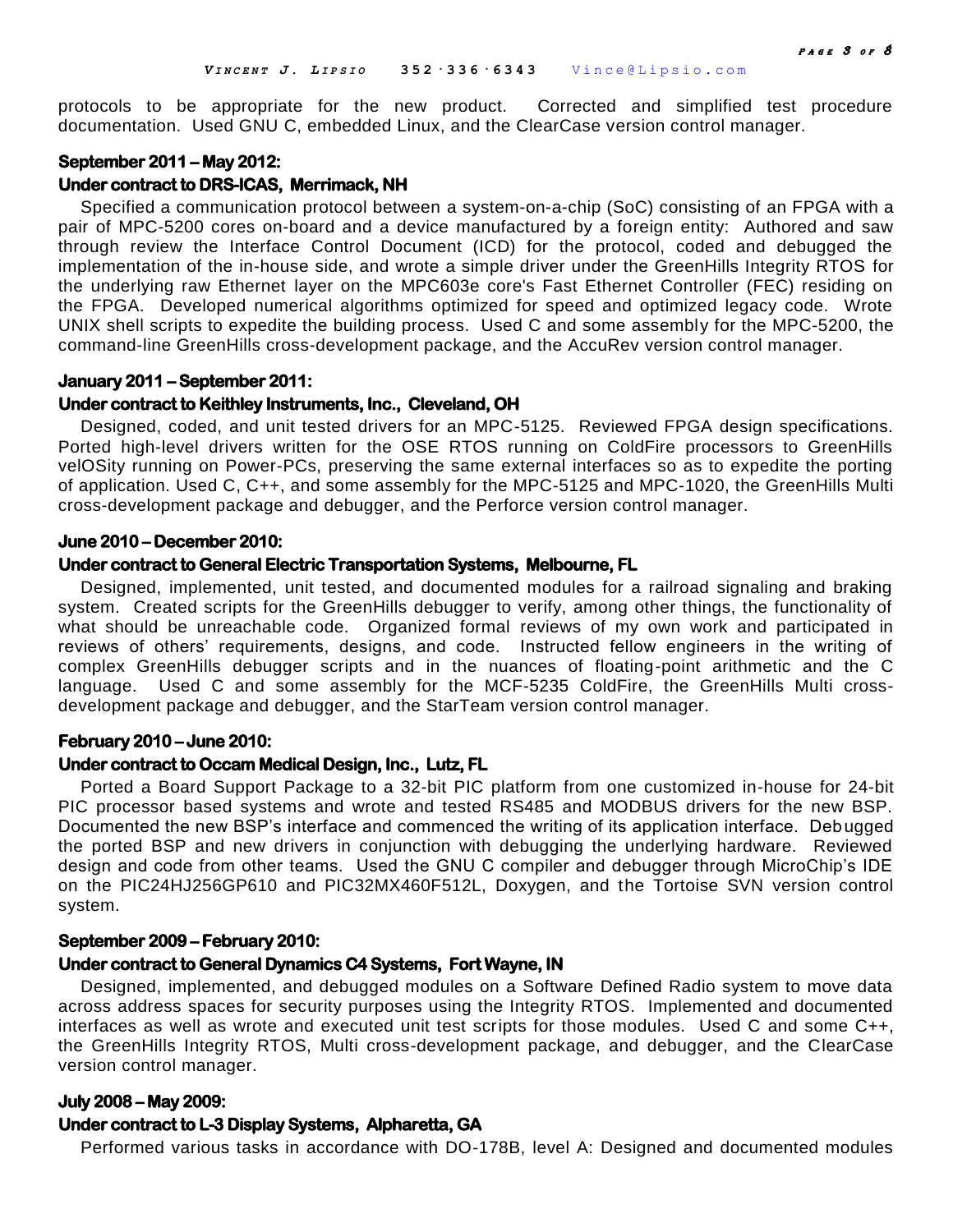for inter-processor communications over MIL-STD-1553 and for interfacing with drivers for the Integrity RTOS. Taught fellow team members the rudiments of Power-PC assembly language and how to trace C code at the assembly level as well as in the use of the GreenHills Multi cross-development package and debugger. Created complex scripts for the GreenHills debugger and instructed fellow engineers how to write such scripts. Created test harnesses, test report templates, and check -lists for formal reviews. Wrote and executed unit test scripts. Authored and reviewed requirements, design documents, and safety specifications in accordance with ARP4754. Used DOORS, Doxygen, and the GreenHills Integrity RTOS, Multi cross-development package, simulator, and debugger.

#### **October 2007 – July 2008:**

## **Under contract to Crane Aerospace and Engineering, Lynnwood, WA**

Developed, for the Airbus A-400m's anti-skid braking system, the modules to monitor and communicate with the IRDC (Interface Remote Data Concentrator) via the ARINC 429 protocol: Authored requirements and safety specifications in accordance with ARP4754. Designed, implemented, debugged, and documented code in accordance with DO-178B levels A and B.Mentored younger engineers in the C programming language, the design of code that is mission-critical as well as maintainable, implementation of algorithms, nuances of floating point arithmetic, the construction of unit tests, the use of in-circuit emulators, and general debugging skills. Was the in-house expert on the C programming language, Power-PC assembly language, and the Diab C development package. Performed reviews of others' requirements, designs, and code and reviewed validation plans. Worked with the V&V team to tweak the development team's coding practices to minimize validation efforts. Rewrote build scripts, streamlined the build process, and served as system administrator for the machine dedicated to the team's build process, a Sun server using Solaris 2.8. Used DOORS, the Synergy version control and defect tracking system, the Diab C cross-compiler/linker and vision ICE for the MPC-750.

## **June 2007 – October 2007:**

## **Under contract to Aircraft Braking Systems Corporation, Akron, OH**

Performed object code analysis for validating for level A DO-178B certification the GreenHills C compiler's generation of object code for the MPC-565. Traced each op-code to the source code in the assembly output produced by compiling an FAA approved compiler verification kit and demonstrated that nothing in the object code performs any functionality not explicitly coded in the C source. Created numerous shell scripts, awk programs, et cetera, to automate tracing of repeated constructs. Wrote a report summarizing details of the object code trace explaining common constructs generated by the compiler as well as idiosyncrasies and inefficiencies and how the optimizer generates code that differs in sequence from the source code to in parallel perform DMA, arithmetic operations, and floating point operations. Explained to fellow engineers a great number of details of how the GreenHills compiler operates and advised the team on how to tweak the optimizer to best suit their needs. Used C and Power-PC assembly, utilizing the GreenHills Multi cross-development package, simulator, and debugger.

## **August 2006 – February 2007:**

#### **Under contract to GreenHills Software, Palm Harbor, FL**

Wrote, documented, and executed white box tests for new device drivers in a board support package for the DO-178B version of the Integrity RTOS. These drivers are for several devices in an FPGA commissioned by Airbus as a peripheral to an MPC8240 CPU. The tests were written primarily in C and linked with a proprietary test bed framework; portions of the tests were written as complex scripts for the GreenHills debugger. Found several software bugs and a hardware bug. Taught fellow contractors about the side effects of the GreenHills optimizer on C code and assisted them in the use of the GreenHills Multi cross-development package and debugger. Used these GreenHills tools and the GreenHills JTAG probe with C and assembly, as well as Doors, and CVS.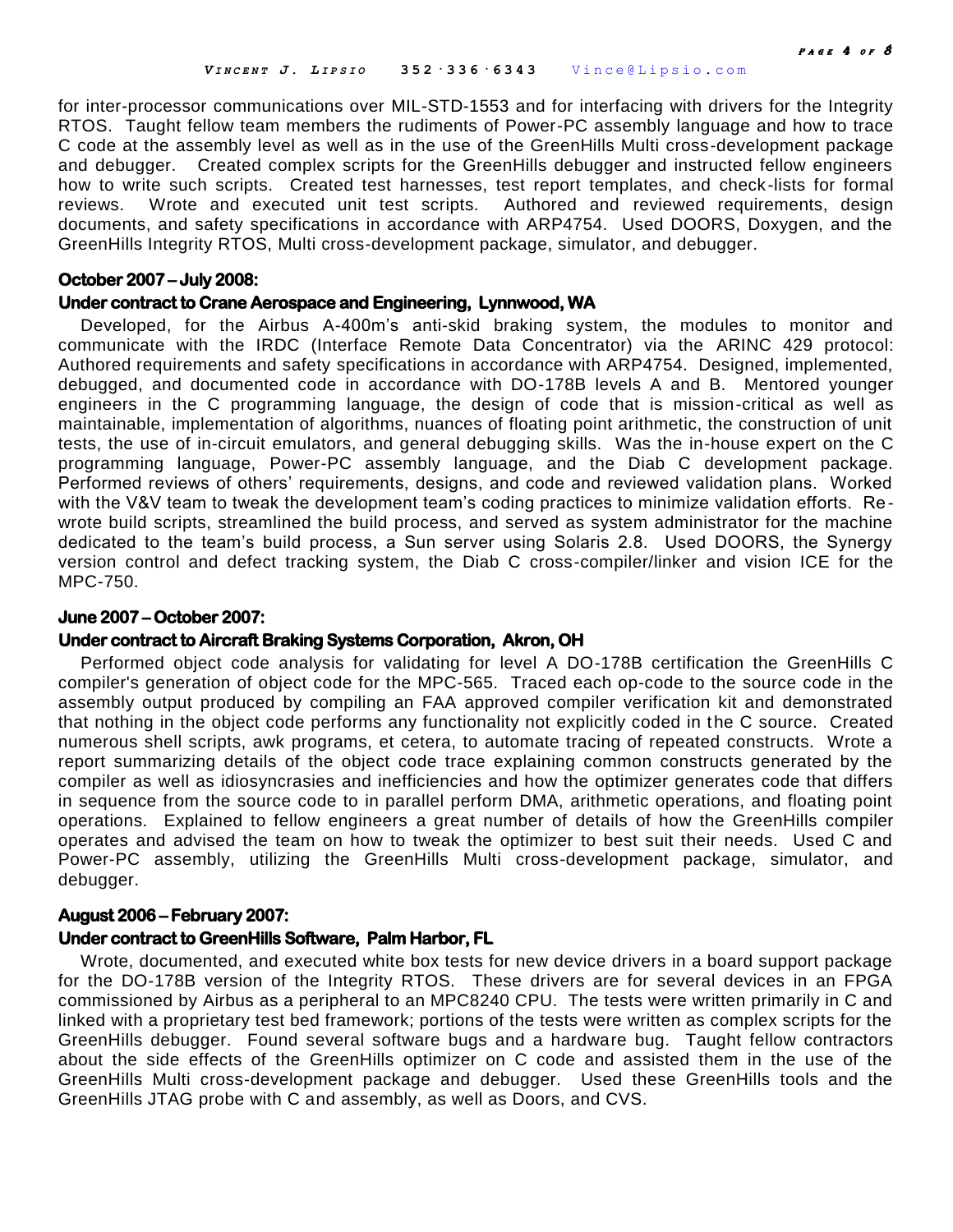## **September 2005 – August 2006:**

## **Under contract to ABB Process Analytics, Lewisburg, WV**

Customized GreenHills' MPC8260 FADS board support package to support an MPC8270 motherboard designed as the master controller for a gas chromatograph. Assisted the hardware designer in debugging the hardware and modifying the design for the final, production version. Wrote drivers for many devices, including a real time clock, SDRAM, and DPRAM controllers, as well as helped adapt canned drivers written for the MPC8260 FADS board for numerous other devices, including Ethernet, USB, VGA, and the PCI bus controller. Wrote drivers to interface with, and diagnosed bugs in, an FPGA. Assisted in bringing up the GreenHills Integrity RTOS and integrating the TCP/IP stack and various OSI applications. Used C, primarily, with some assembly and C++, for an MPC8270 (Power-PC) target running GreenHills Integrity, utilizing GreenHills Multi cross-development package, debugger, and JTAG probe, Doxygen, CVS, and a Tektronix logic analyzer.

## **February 2004 – March 2005; October 2001; May 1999 - May 2000; March 1996 – December 1997; August 1994 – February 1995:**

## **Under contract to Critikon, General Electric Medical Systems, Tampa, FL**

Designed and implemented as a C++ base class the device driver for a proprietary protocol riding on HDLC which drove the communications between the motherboard and daughter sensors of a state-ofthe-art, multi-processor, modular vital-signs' monitor. Debugged this driver in conjunction with debugging the underlying hardware. Generated and executed a validation test suite for this driver as well as for parts of the derived classes implementing the two layers inheriting this driver. Helped bring up and debug the motherboard and crafted a board support package for it by modifying a canned BSP for a MC68360 evaluation board purchased with pSOS. Performed miscellaneous tasks for the release of that product: Identified requirements, designed, implemented, and validated a robust suite for customer use to update the flash images in the product's processors. Helped define manufacturing and software release procedures. Reviewed and documented software to facilitate approval by certifying agencies including the FDA and TÜV. Re-implemented some low-level drivers for faster and more deterministic performance. Instructed fellow engineers on the theory and implementation of the TCP/IP protocol stack and suggested ways to integrate existing proprietary protocols into it. Designed and implemented for subsequent generation of that product an add-on device for communications to peer devices that bridges a proprietary protocol riding on RS-232 to emerging industry-wide applications layers riding on UDP/IP; integrated a purchased OSI stack into an in-house RTOS. Optimized, simplified, and mostly re-wrote an in-house kernel acquired consequent to purchasing a product from a competitor, and reverse-engineered and structured much application code on that product. Designed and implemented device drivers for several OEM plug-in sensors to allow their use with main units designed in-house. Mentored junior engineers in the C language, structured programming, and design of life critical software. Used C++, C, and assembly for an MC68360 target running pSOS, for MC68302 and MC68EN302 targets using an in-house kernel, and for MC68000 using another in-house kernel. Utilized the Microtec cross-development package, NOHAU's back-ground mode debugger, GNU debugger, ClearCase, and an HP logic analyzer.

#### **March 2003 – February 2004:**

#### **Under Contract to Lockheed Martin Tactical Systems, Eagan, MN**

Responsible for 1394b subsystem's power-on self-test for the Integrated Core Processor on the Joint Strike Fighter (JSF). Designed test algorithms, coded the tests in C, wrote and executed the unit tests. and tested the code as much as possible on the target hardware which was still in development. Provided feedback to the hardware designers. Wrote the "C Style Guide" for the project Instructed fellow engineers in the C Programming Language, algorithms and optimization. Acted as the staff engineer whom several dozen other implementers depended on for answers to assorted technical questions. Moderated or attended a large number of peer reviews. Helped improve processes as part of the effort advance to level 3 of the CMMI (Capability Maturity Model Integration). Used the GreenHills C compiler and integrated package with the Multi debugger and Integrity RTOS for the PPC750. Also used DOORS, the Cantata Instrumenter package for the development and execution of the unit tests and analysis of code coverage as well as ClearCase for version control.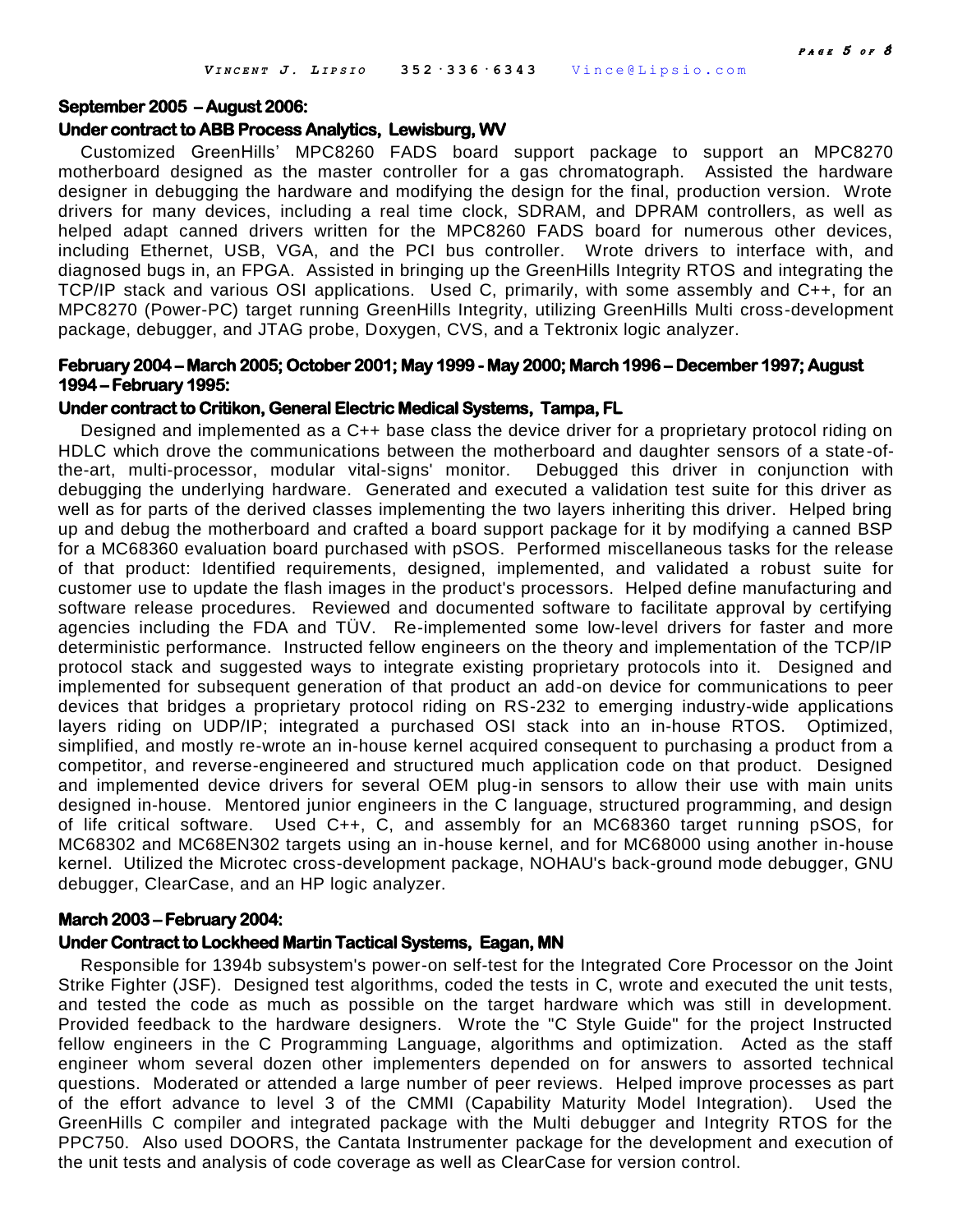#### **November 2001 – January 2003:**

#### **Under contract to Renal Solutions, Inc., Rochester, NY**

Co-designed a kidney dialysis machine's controller. Organized and initiated the formal design process. Authored the software requirements specification. Co-authored the software architecture and specifications for inter-processor communications protocols. Identified and evaluated micro-controllers, A/D and D/A converters, communications controllers, and other components. Began coding the application and integrated it with RTOS-32 as well as with a GUI written out-of-house. Organized the various software components and initiated version control using PVCS. Developed algorithms for filtering noisy input converted from analog devices. Mentored entry-level engineers and instructed them in real-time design and implementation, state machines, communications protocols and interfaces, hardware control, subtleties of the C programming language, and many other subjects. Reviewed documentation and recommended changes to facilitate writing of test procedures and approval by the FDA and other certifying agencies.

#### **September 2000 - July 2001:**

#### **Under contract to Lucent Technologies, Optical Networking Group, Naperville, IL**

Contributed as part of a large team to the next generation of a high-speed optical network switch and bandwidth manager: Ported the hardware interface, low-level device drivers and bootstrap to a platform of multiple MPC860s communicating over 100-base-T Ethernet from a one of MC68360s with proprietary buses and protocols. Re-wrote the assembly language code and adapted the C++ code for use with the new platform and wrote validation suites to help ensure that the ported drivers would work in all contexts. Specified how to wrap the non-physical aspects of the existing proprietary protocols as the upper layers of the OSI stack and how to code this as a layer encapsulating the standard UDP/TCP/IP socket interface to ensure that the methods for accessing these data could be re-used by simply invoking the new base class including the socket interface in place of that of the obsoleted drivers. Instructed fellow engineers in writing shell scripts, various subtleties of UNIX, the structure and use of the OSI stack and the details of Ethernet, as well as in profiling and writing efficient code. Also, fixed miscellaneous bugs found by others prior to porting. Used C++ and assembly for the Motorola Power- PC family, the GreenHills cross-development package, the Chorus RTOS, the ClearCase version control manager, the xddts bug tracking tool, and the C-scope code browser, all on SPARC workstations running Solaris 2.7, as well as HP in-circuit emulators and logic-analyzers.

## **May 2000 - August 2000; August 1999 - December 1999; May 1998 - April 1999: Under contract to Baxter Healthcare Corporation, Renal Division, Largo, FL**

Specified a new system architecture for the controller of a kidney dialysis machine for which previous software implementation efforts had failed. Designed, implemented, and validated its bootstrap, board support package, device drivers, timer and self-test functions, as well as customized library and arithmetic functions as required for efficiency and resource constraints. Worked out and tweaked interrupt latency, task contexts/priorities, and hard real time constraints in an environment with limited memory resources. Developed, implemented, and refined numerous algorithms. Specified manufacturing and software release procedures; wrote a flash driver for customer use in installing software updates. Documented the software and verification procedures to win approval by certifying agencies including the FDA and TÜV. Instructed fellow engineers in use of in-circuit emulators, profiling and writing efficient code, non-integral binary arithmetic, use of locks and semaphores for resources shared by several threads, and subtleties of the C programming language. Used C and assembly for a pair of MC68EC000s running the CMX RTOS. Utilized the GreenHills cross-development package, the Source Safe version control system, and HP in-circuit emulators and logic-analyzers.

#### **April 1995 - December 1995:**

### **Under contract to Motorola, Messaging Services Product Group, Fort Worth, TX**

Specified the system architecture of the receiver for a two-way messaging system's infrastructure. Implemented the binding to the UDP/IP protocol stack of ReFLEX encapsulated in proprietary upper layers of the OSI model; reviewed the protocols utilized with other teams implementing the same and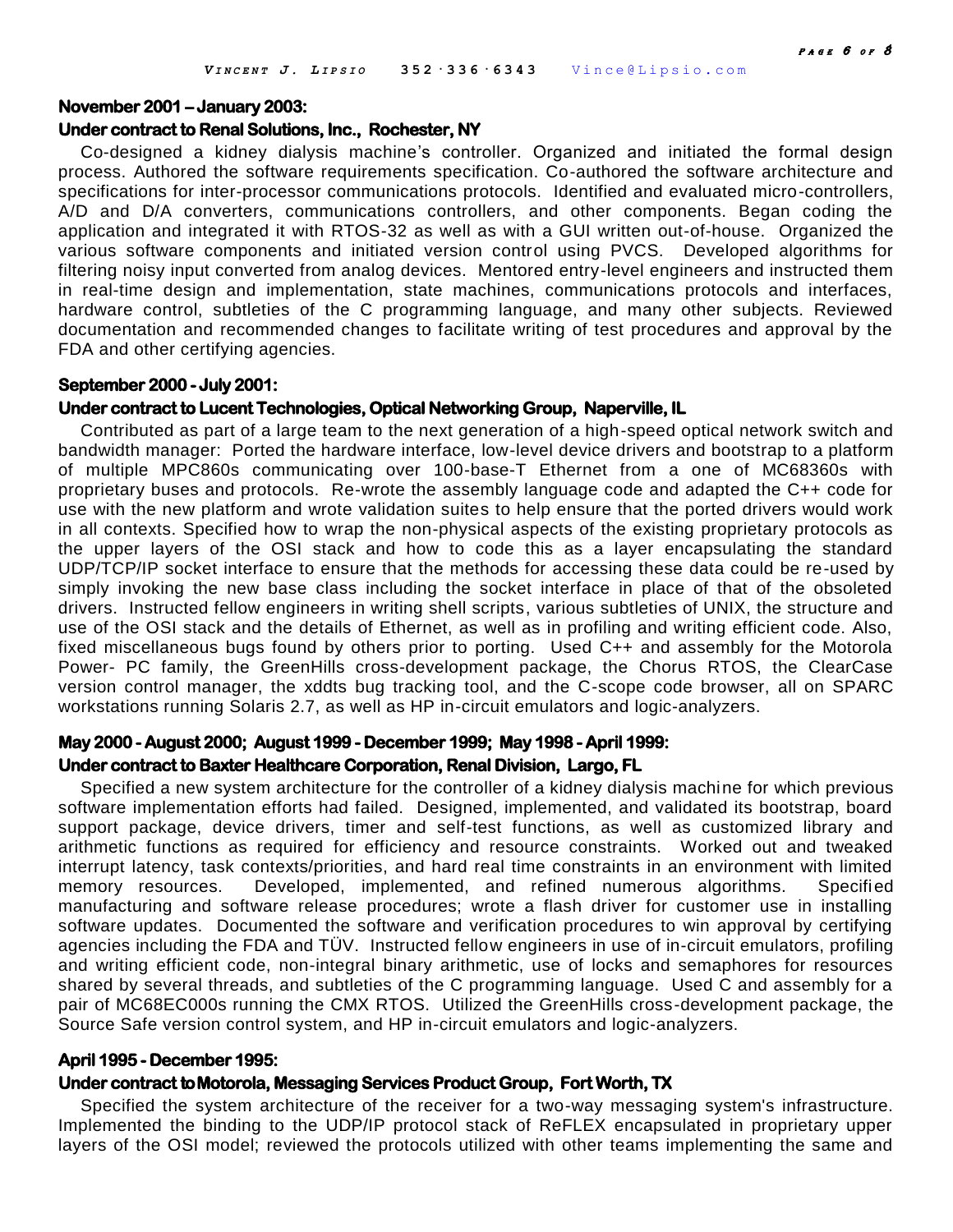specified validation procedures. Developed protocols to use RS-485 for inter-processor communications. Taught fellow engineers a number of subjects, especially internal device access in MC683xx processors, the implementation of semaphores and circular queues, and the handling of arbitrarily sized values without using floating-point representation. Evaluated CASE tools. Ported existing code from an MC68302 target to an MC68360; used C and assembly with pSOS. Utilized the Microtec cross-development package and ClearCASE under Unix on Sun and HP workstations with several debuggers and logic analyzers.

## **August 1993 - July 1994:**

## **Under contract to Network Systems Corp., Minneapolis, MN**

Involved in the analysis and design phases of a very high-performance, multi-processor networking bridge. Specified the generalized design for link-layer driver interfaces and physical-layer controllers generically as well as designed the drivers and controllers for Ethernet, X.25, T1, and T3. Helped design programmable logic to increase the performance of the network controllers' hardware and specified hardware modifications for increasing the MPU's performance in accessing peripheral controllers. Investigated the feasibility of re-using C++ code written for a previous product for the less time-critical parts of the software. Helped improve and document processes to achieve ISO 9001 certification. Instructed fellow engineers in object-oriented design and C++ as well as in linking C modules with C++ modules. Used GNU C and assembly for an AMD 29000 target running VX Works.

## **January 1993 - June 1993:**

## **Under contract to Fibercom, Inc., Roanoke, VA**

Complying to level A RTCA/DO-178B, designed, implemented, and debugged the Ethernet driver and hub manager for the Ethernet/FDDI bridge/router for the Boeing 777 aircraft and integrated these drivers into the rest of the firmware. Mentored fellow engineers learning to use an in-circuit emulator. Assisted the hardware designers in debugging the Ethernet and mother boards. Helped debug a custom RTOS written for the project. Used C for a target of two I80960 RISCs, one running that custom RTOS and the other VX Works, and utilized the GNU cross-compiler under SunOS, AMC's Code Tap, and an HP logic analyzer.

# **November 1992 - December 1992:**

## **Under contract to Genesys, Inc., Orlando, FL**

Converted a graphical user interface for a medical radiological display system to work in Kanji. Wrote diagnostics and described software changes needed to support new hardware for a WORM drive interface. Suggested ways to make this software more maintainable. Used C on an IBM RISC 6000 workstation under AIX.

## **August 1991 - November 1992:**

## **Under contract to Comtec Systems, Inc., Pompano Beach, FL**

Created a complex and fast LCD driver in C with some assembly to drive a control panel for medical equipment. This user-friendly device conforms to strict specifications and includes line drawings as well as text in multiple languages with varied character sets, capable of being changed on the fly. Wrote MS-DOS commands for capturing character fonts and line drawings from a VGA screen and producing source files containing the resulting bit-maps with their indexing tables. Also specified the real-time characteristics of the whole system and communications between the control panel and the main unit. Used the Intermetrics cross-compiler for a MC68331 target and NOHAU's back-ground mode debugger.

# **March 1991 - June 1991; October 1988 - February 1990:**

## **Under contract to Nova Research & Engineering, Inc., Clearwater, FL**

Ported into C and commented totally undocumented Z-80 assembly code driving an optical scanner and stepper motors for a quality-assurance machine for printing bank checks. Also, responsible for an interactive teaching aid for dental students. Implemented stepper-motor controllers in assembly on a Z-8000 system embedded in an IBM PC, a user-interface in Pascal to drive the controller, and communications between the two. Additionally, debugged and perfected an MC6805-based stepper